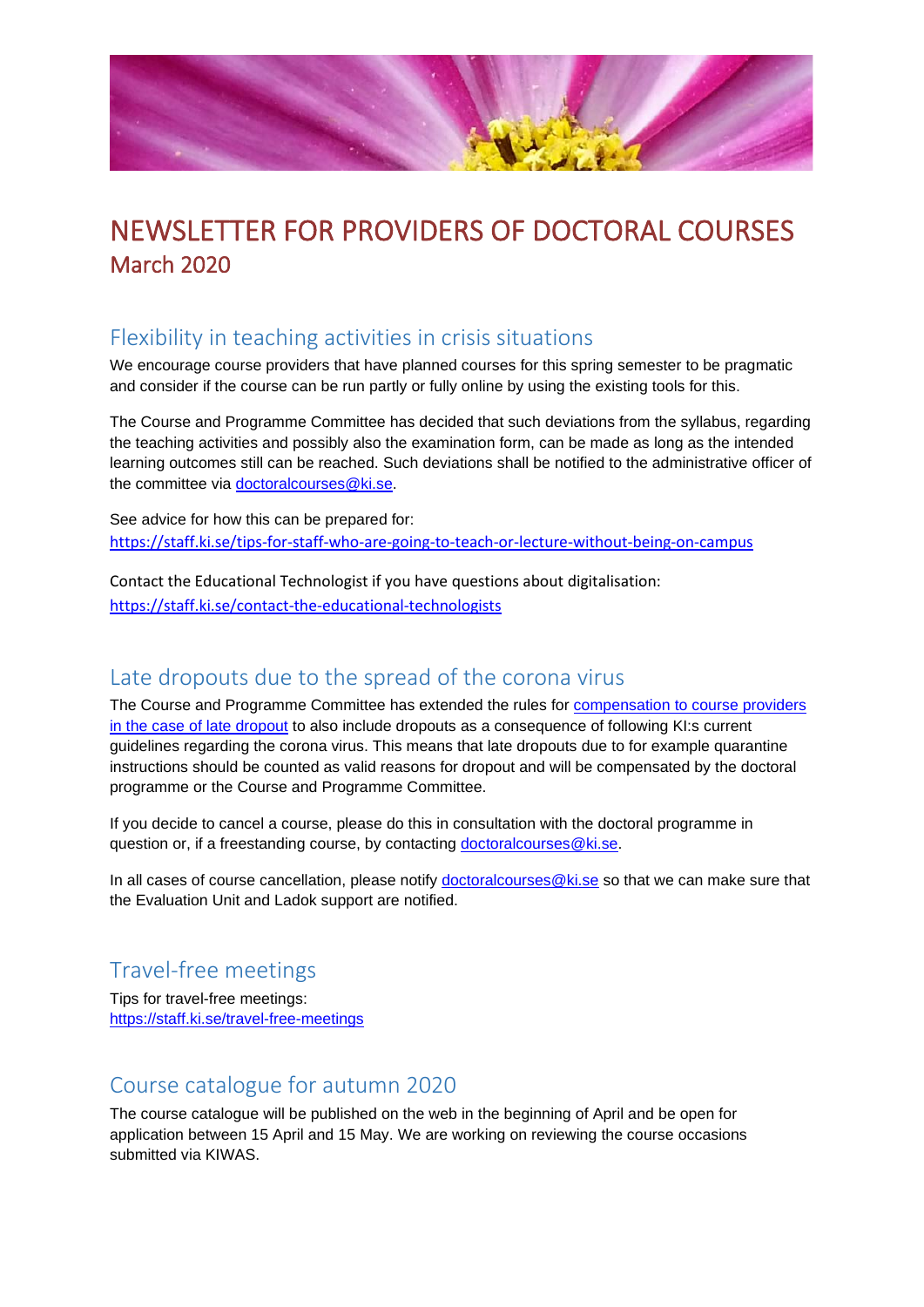

### Important about admission to courses

There is a change to the admission process for doctoral courses, starting from this semester (for autumn 2020 courses), due to the performance problems we experienced with KIWAS during the admission period last autumn.

We have detected that it is the dispatch of admission emails from KIWAS that is particularly heavy to the system, therefore we have decided to turn off this function from now on (but keep other email notifications in the system).

This means that *the course provider must send a separate admission email to the admitted applicants, with the mandatory supervisor certificate as an attachment*.

For the applicant the only difference will be that the admission email is sent directly from the course provider and not from the KIWAS system.

Detailed information will be sent early next week (16 March) to all the course providers affected. The mailing list will be based on the course occasions submitted no later than the deadline 13 March and those stated as either *course responsible* or *contact persons*.

### Updated supervisor certificate

The supervisor certificate has been updated according to suggestions from users, with a field where the student can enter his/her KI ID (to be used to add the students in Canvas). A field for project number has also been added on request, to facilitate the course provider in sending an administrative fee in case of late cancellation.

#### **A reminder about the use of the supervisor certificate:**

- It is mandatory to use for admission to doctoral courses.
- The certificate should be pre-filled by you as a course provider with the relevant information before sending it to the applicant you are admitting.
- Be aware of that the supervisor certificate is part of an *admission offer*, and hence should not be used for *application* for courses.
- It is only relevant to the applicant groups *KI doctoral students, doctoral students from other universities* and *KI postdocs* (i e those groups that have a supervisor or PI).
- In case of late cancellation without acceptable reason you may send an administrative fee to the KI supervisor/PI, provided that you have received a signed certificate. Please note that we don't urge you to send invoices to other universities, so this only applies to KI doctoral students and KI postdocs.

The form can be downloaded from<https://staff.ki.se/select-and-admit-to-doctoral-courses>